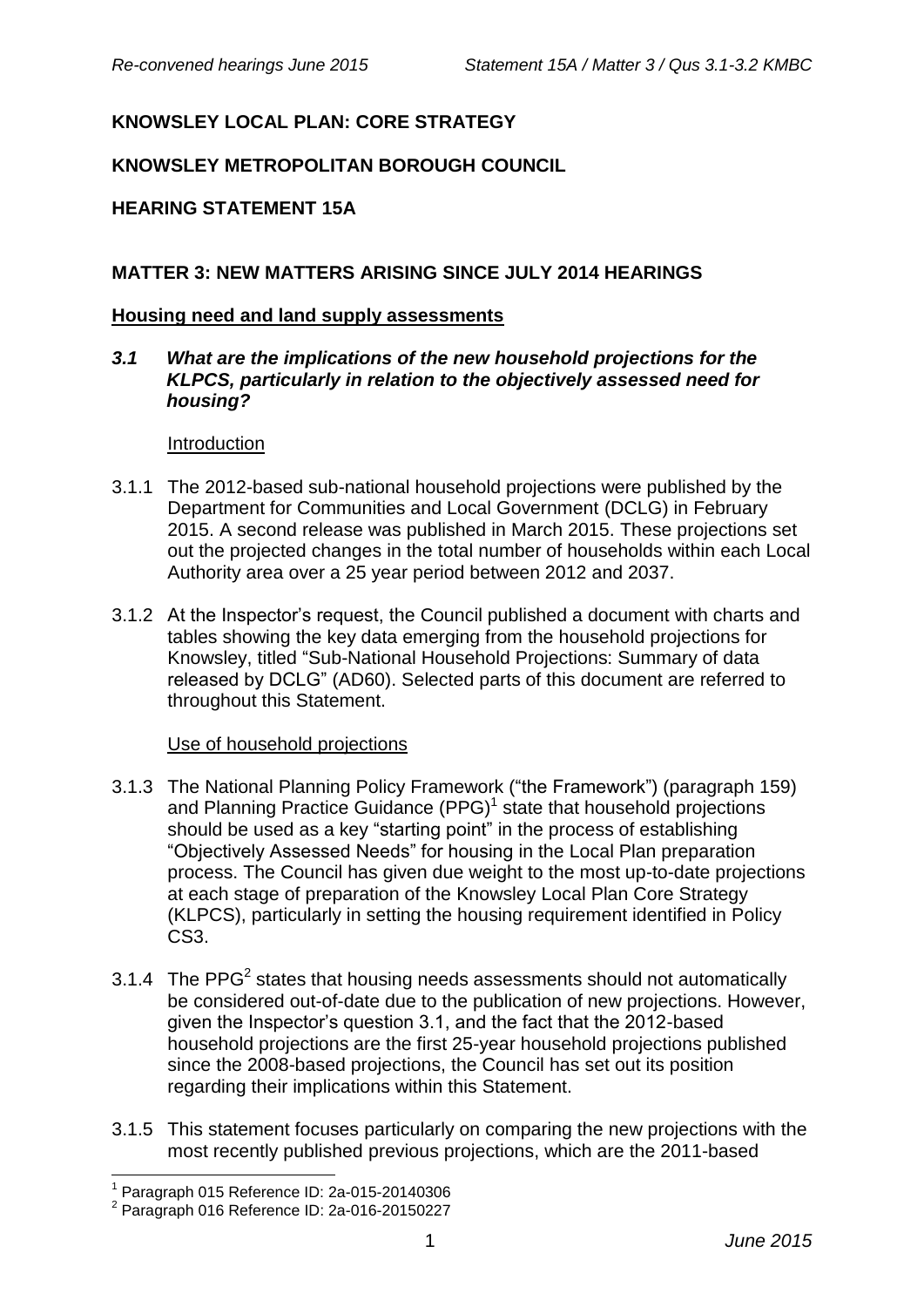interim household projections. These projections formed a key part of the evidence base for the "Submission" version of the KLPCS, as described in the Technical Report: Planning for Housing Growth (TR01). The significance of the 2011 based interim projections alongside other evidence was also referred to in the Council's Hearing Statement to the November 2013 hearings (CH03A). The Inspector found the Council's approach to setting a housing requirement for the KLPCS to be sound in his first Interim Findings document (EX26).

#### The 2012-based vs. the 2011-based interim household projections

- 3.1.6 Key data for Knowsley arising from the 2012-based household projections includes the following:
	- Knowsley's total number of households is projected to rise by 5,836 households between 2012 and 2037;
	- The average annual projected household increase between 2012 and 2037 is 233 households per annum; between 2012 and 2028 it is 258 households per annum; and
	- The average household size in Knowsley is expected to decrease, falling from 2.35 to 2.17 persons per household between 2012 and 2037.
- 3.1.7 The 2012-based household projections therefore project a level of annual household growth which is very similar to that set out within the interim 2011 based projections. Table 2 and Figure 4 within document AD60 illustrate this by comparing the projected annual average household increases of the 2012 based projections (as summarised above), with the 2011-based projections, which projected an annual average increase of 240 households between 2011 and 2021. The rates of average household increase are very similar, with a difference of only 7 households per annum across the whole projection periods (i.e. 233 per annum compared with 240). The 2012-based projections as they apply to the remaining KLPCS period (i.e. 2012 to 2028) show an annual average growth of 258 households per annum which is slightly higher than the annual average for the 2011-based projections (i.e. 258 per annum compared with 240). Figure 4 of document AD60 also illustrates that the overall trend in household growth displayed by the two projections is very similar.
- 3.1.8 Given the similarity between the projections, the Council's position is that no changes should be made to the assessment of Objectively Assessed Needs for housing already established in the KLPCS preparation process to date. The housing requirement within Policy CS3 of the KLPCS was, and remains, sound. The following section demonstrates how the approach in the KLPCS remains compliant with the PPG on this matter.

#### Compliance with the PPG

3.1.9 Throughout the preparation of the KLPCS, the Council has acknowledged that the household projections form an important "starting point" for the assessment of Objectively Assessment Needs for housing, but the weight attributed to them needs to be appropriate having regard to other relevant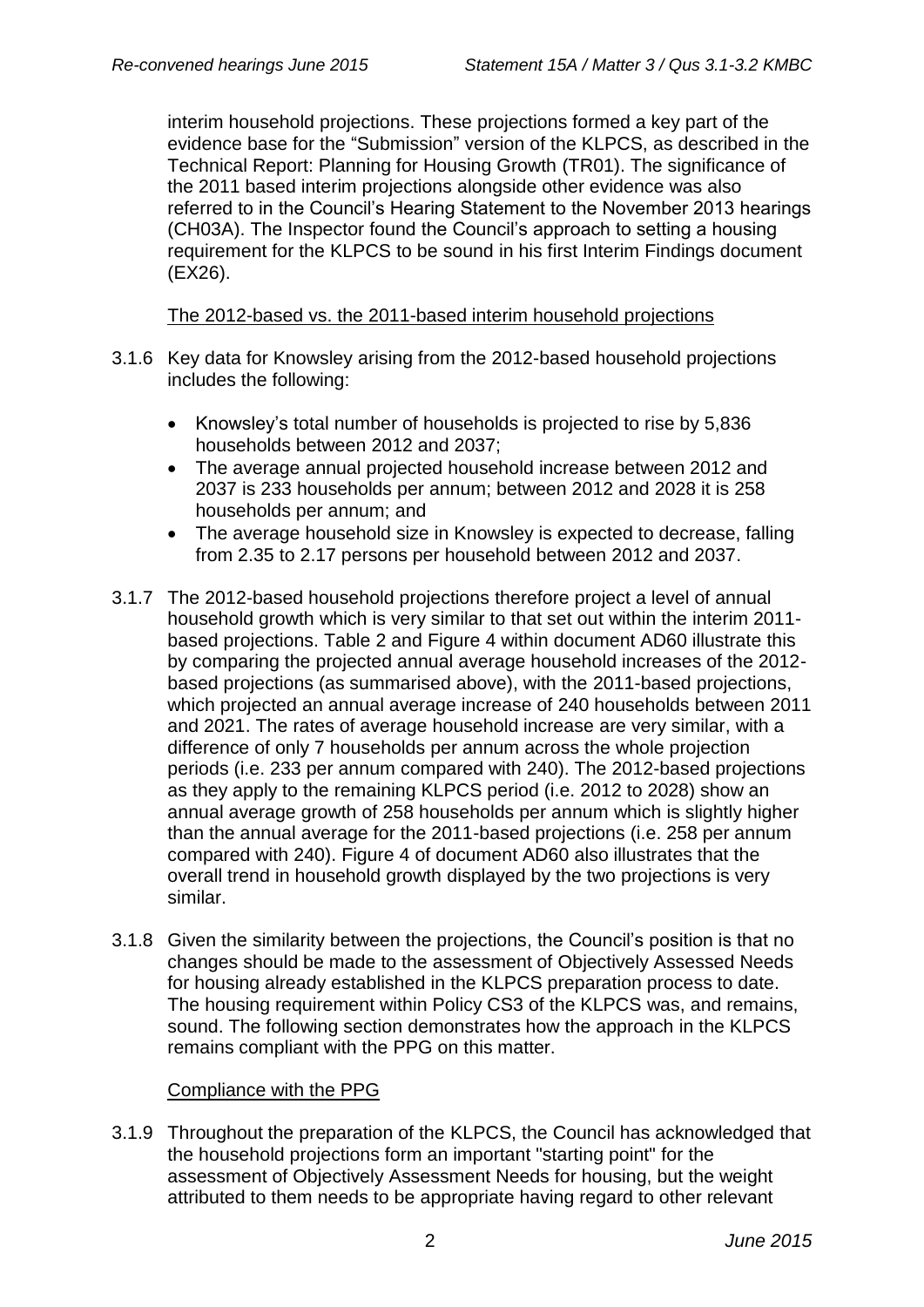factors. Translating the household projections directly to an assessment of Objectively Assessed Needs for housing and hence to a housing target to incorporate within the Plan in isolation and without considering other factors would be inappropriate for the reasons which have been clearly set in the Council's earlier evidence on this matter.

- 3.1.10 The Council's approach continues to accord and comply with the  $PPG<sup>3</sup>$ regarding the circumstances in which the household projections should be adjusted to identify Objectively Assessed Needs. Relying on household projections alone to assess Objectively Assessed Needs would not enable significant inroads to be made into the evidenced need for additional market sector housing and affordable housing in Knowsley. This would prevent the KLPCS objectives of a balanced housing market and population stabilisation from being achieved.
- 3.1.11 The Council's evidence presented at previous stages of KLPCS preparation on how its approach complies with the PPG on this matter (summarised in Appendix 1 to this Statement) remains robust and valid. Given the similarity between the 2012 based and 2011 based projections the Inspector can (and should) still rely on this evidence in drawing his conclusions on Objectively Assessed Needs and the soundness of KLPCS Policy CS3 (paragraph 3.1.8 above refers).

#### Trend-based projections

- 3.1.12 A key point to re-emphasise is that the household projections are trendbased. They project the numbers of households that would result using assumptions based on previous demographic trends in the population and rates of household formation. The projections assume a continuation of recent local trends in fertility, mortality and migration and do not account for the capacity of an area to accommodate a change in population. They do not attempt to predict the impact that future government policies, changing economic circumstances or other factors might have on demographic behaviour or household formation rates.
- 3.1.13 Household projections also do not account for levels of pent-up housing need (e.g. from concealed households) which have not been addressed due to under-delivery of new homes. Evidence (including the "Knowsley Strategic Housing Market Assessment" (SHMA) (EB04)) shows that there are significant unmet affordable housing needs in Knowsley. These needs are of a scale which is unlikely to have been addressed in the period since the SHMA was published.
- 3.1.14 The modelling for sub-national household projections uses data from the preceding six years i.e. in the case of the 2012-based projections the trends within the period 2007 to 2012<sup>4</sup>. This includes a period of severe economic

\_\_\_\_\_\_\_\_\_\_\_\_\_\_\_\_\_\_\_\_\_\_\_\_\_\_\_\_\_\_\_\_\_\_\_\_<br><sup>3</sup> Paragraph: 015 Reference ID: 2a-015-20140306; Paragraph: 016 Reference ID: 2a-016-20150227; Paragraph: 017 Reference ID: 2a-017-20140306; Paragraph: 018 Reference ID: 2a-018-20140306; Paragraph: 019 Reference ID: 2a-019-20140306; Paragraph: 020 Reference ID: 2a-020-20140306 4 See CLG Household Projections 2012-based: Methodological Report (CLG, 2015), available at: <https://www.gov.uk/government/statistics/2012-based-household-projections-methodology>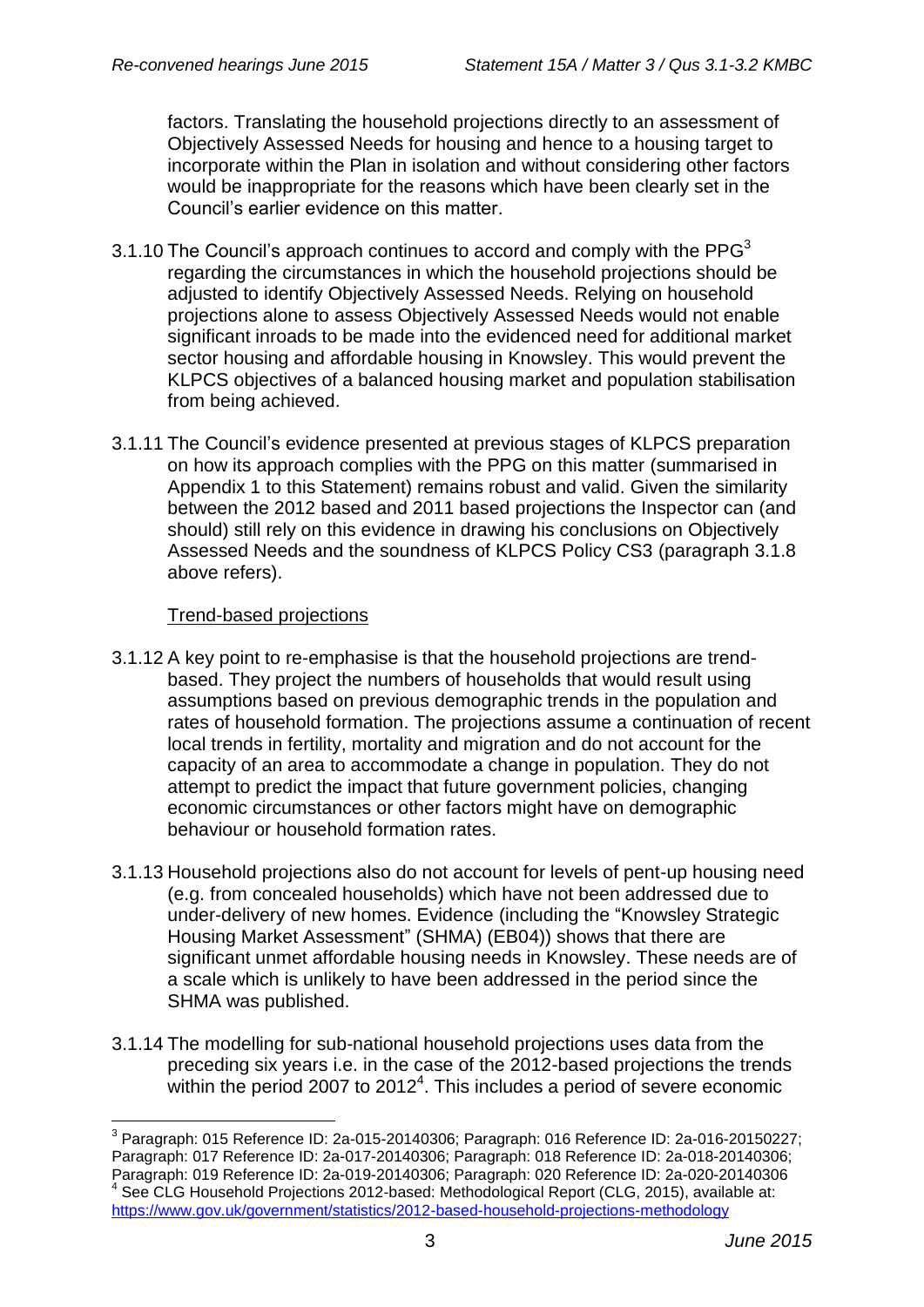recession and very low levels of housing completions in Knowsley as set out within the Council's "Housing Position Statement" (SD22, page 54). These trends were also experienced in the period leading up to 2011 (on which the 2011-based projections were based). Within Knowsley there has been a trend for recently published household projections to be lower than those which predated the economic downturn, as illustrated in Appendix 2 to this statement. The 2012 based projections are consistent with this trend.

- 3.1.15 Planning to replicate trends influenced by the recession as demonstrated in both the 2011-based and 2012-based household projections is inappropriate for Knowsley and hence Objectively Assessed Needs must be considerably higher than these baseline household projections. Cheshire West and Chester Council adopted a similar position in assessing Objectively Assessed Needs which were greater than the latest household projections in its Local Plan. This was found to be sound in December 2014<sup>5</sup>.
- 3.1.16 It is for these reasons that it is not now appropriate or necessary to make any changes to the assessment of Objectively Assessed Needs or the housing target in the KLPCS on the basis of the 2012-based projections. This approach demonstrates consistency in the Council's approach throughout the preparation of the KLPCS, and explains how the housing target remains sound despite variations in household projections.

#### Other aspects of the household projections

- 3.1.17 In addition to the overall projections of numbers of households, the 2012 based household projections include data about the projected size, type and make-up of Knowsley's households. This information is presented in Table 1 and in Figures 5a, 6a and 7a in document AD60.
- 3.1.18 Like previous household projections, the 2012-based projections project that the average household size in Knowsley will decrease between 2012 and 2037 (Table 1 in document AD60, and for comparison with the 2011-based projections, see document TR01, page 53). This decreasing size of household, as for previous projections, is a driving force behind projected household growth: simply put, splitting a standard sized population into smaller household groupings results in a larger number of households. It is not considered that the trend within the 2012-based projections results in any requirements to re-assess the Objectively Assessed Needs for housing in Knowsley or any other KLPCS housing policies.
- 3.1.19 The data also includes information about the types of persons projected to be heading households in Knowsley in the future. In summary, this information sets out the trends that the Council was already aware of, in terms of:
	- a) A projected increase in the number of female-headed households;
	- b) A projected increase in the number of households headed by single and divorced persons; and

1

<sup>&</sup>lt;sup>5</sup> Cheshire West and Chester Local Plan Inspector's Report, December 2014, available online: [http://consult.cheshirewestandchester.gov.uk/portal/cwc\\_ldf/cwc\\_lp/localplanexamination/examination](http://consult.cheshirewestandchester.gov.uk/portal/cwc_ldf/cwc_lp/localplanexamination/examination)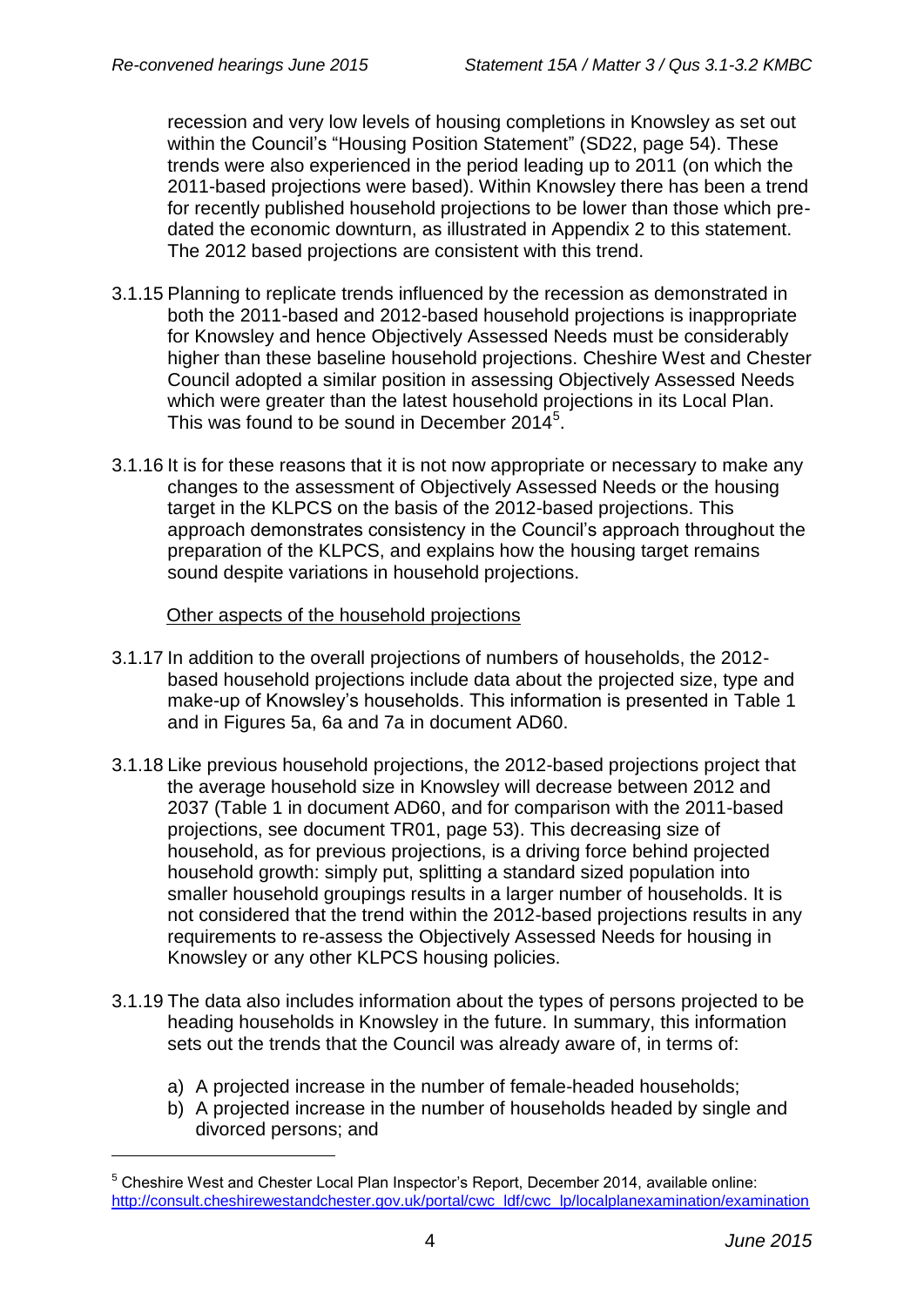- c) A significant increase in the number of households headed by persons aged 65+ and a corresponding slight decrease in the number of households headed by working age persons.
- 3.1.20 This information also replicates the trends that the Council was already aware of, and has accounted for within its existing evidence base (e.g. TR01) arising from the previous household projections and the 2012-based population projections (SD31).

#### Conclusions in relation to the Inspector's question 3.1

3.1.21 In the light of the new 2012-based household projections the housing requirements within the KLPCS of both 450 dwellings per annum between 2010 and 2028 and 8,100 dwellings in total are still sound. The achievement of this target will ensure that Objectively Assessed Needs for housing can be fully met including the full range of market and affordable housing required over the plan period. The housing requirement contained within the Plan will perform more effectively than any alternative approach in meeting assessed needs in the way required by national policy and guidance. The Inspector has already found this aspect of the KLPCS to be sound in his first Interim Findings (EX26).

#### *3.2 Are there other changes in the evidence base which materially affect the assessment of housing need, such as any update to the SHMA or changes in market signals?*

3.2.1 The most recent summary of the implications of housing market signals for the KLPCS was submitted by the Council within its hearing statement to the July hearings (CH12B). The Council has not produced a new SHMA in the intervening period. However through its regular housing market monitoring activities the Council has assessed the key housing market signal changes which have arisen during this period. A summary of each of the categories is provided below. Technical information including figures and tables referred to in the following sections is contained within Appendix 3 to this Statement.

#### House prices, rental values and affordability

- 3.2.2 House price information has been updated from April 2013 to June 2014 (see Appendix 3, Figure 1). Although there is a slight decrease in average values in Knowsley to £113,000, this change is not considered to be significant. The lower quartile house prices have also seen a slight decrease (see Appendix 3, Figure 2), but again this is not considered to be significant. The Council is not aware of any changes in the prices of any particular size or type of house which would be significant in the context of the KLPCS.
- 3.2.3 The Council no longer has access to the Hometrack Intelligence rental data which it used to assess rental values in 2013. However, a summary of the latest Valuation Office Agency data on market rental values is provided in Table 1. The trend in the median market rental values of homes in Knowsley (shown in Appendix 3 Figure 3) indicates that there has been no significant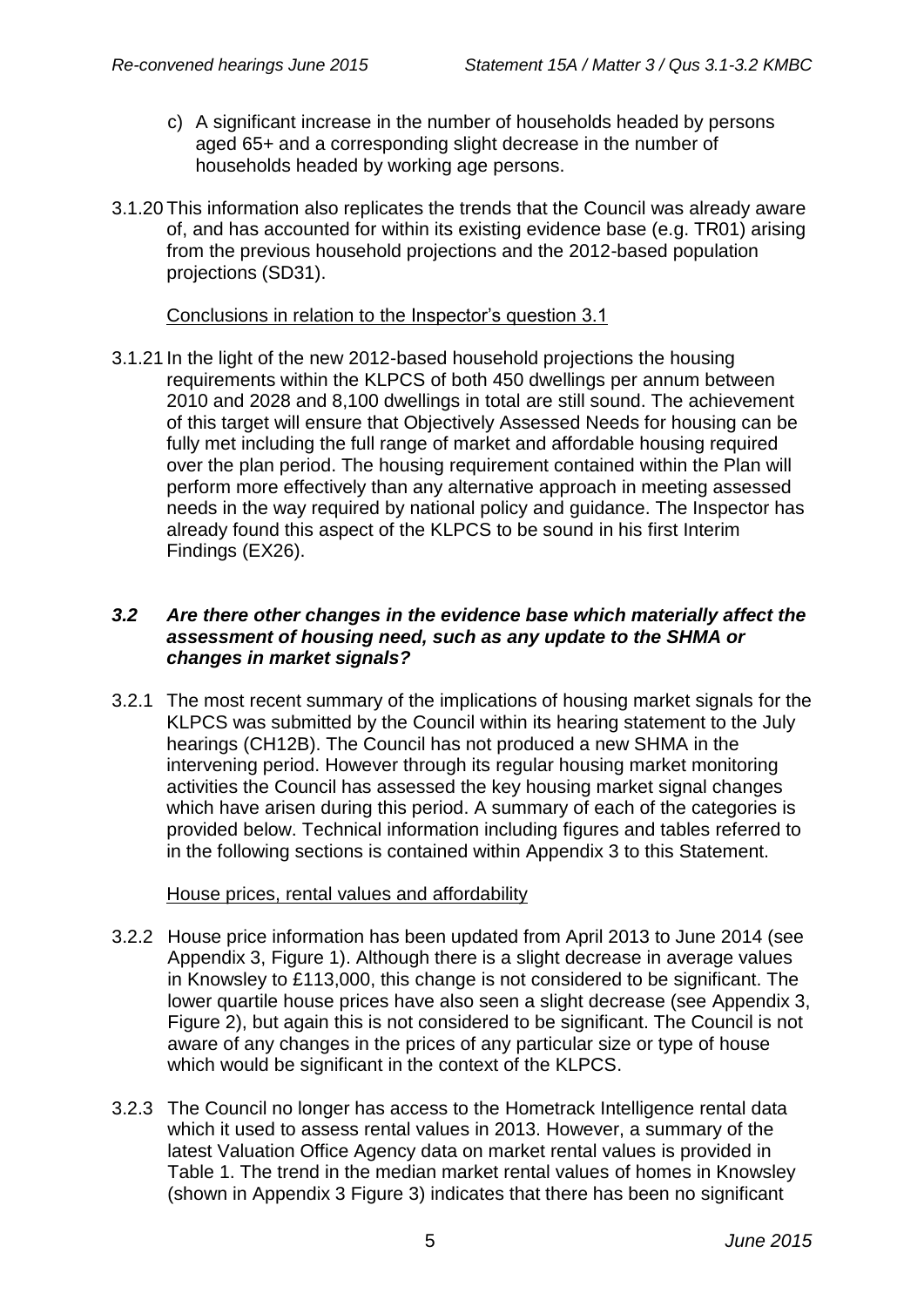change in the average market rents paid by Knowsley tenants over the last four years.

3.2.4 For affordability data the Council no longer has access to the Hometrack data source which it previously used to establish affordability ratios. However, as recommended within the PPG, the Council has referred to the affordability ratios data published by DCLG. The latest information is contained within Table 2. This data shows that in 2013 prices were around 4 times incomes for both median and lower quartile levels for prices and incomes. This ratio exceeds the usual mortgage lending allowances which are nearer to 3 times income. Accordingly the table illustrates a fairly stable picture in terms of the affordability of market housing in Knowsley. It is possible to attribute the slight reduction in affordability ratios between 2007 and 2013 to the impacts of the economic recession and the corresponding changes in the housing and labour markets. It is therefore reasonable to conclude that there remains a significant affordable housing need in Knowsley which needs to be taken into account in the housing target and other housing policies of the KLPCS.

### Mix of dwelling types

3.2.5 The latest information on the mix of dwelling types and sizes in Knowsley is taken from the 2011 Census. This was available in 2013, as set out in the Council's "Housing Market Update" (SD24). The Council does not have access to any comprehensive data updates in relation to this issue.

#### Housing delivery rates and sales volumes

- 3.2.6 The Local Plan Monitoring Report 2014 (PP30) presents updates for dwelling completions for 1 April 2013 to 31 March 14. This shows that 360 dwellings (net) were completed in Knowsley. In addition, the Council has produced an interim assessment of dwelling completions for the period from 1 April 2014 to 31 March 15. This indicates that 533 dwellings (net) have been completed in this year. This represents an increase in house building activity in the Borough compared to previous years and exceeds the annual housing requirement in the emerging KLPCS (i.e. 450 dwellings per annum net) and supports the Council's position that the requirement is realistic and deliverable.
- 3.2.7 Figure 4 within Appendix 3 to this Statement shows data about the volume and types of homes which have been sold in Knowsley between April 2012 and February 2014. There have consistently been sales of over 60 properties per month in Knowsley over this period, reaching peaks of over 100 sales per month in late 2013. The sales volumes data does not demonstrate any significant or unusual recent trend in the Knowsley housing market over this period.

# Land prices

3.2.8 As in 2013, the Council is not aware of any evidence to indicate that land values in Knowsley are affected by matters which differ from surrounding areas and which could result in a price premium (e.g. a shortage of land for any particular use). The Council again refers to evidence within its "Economic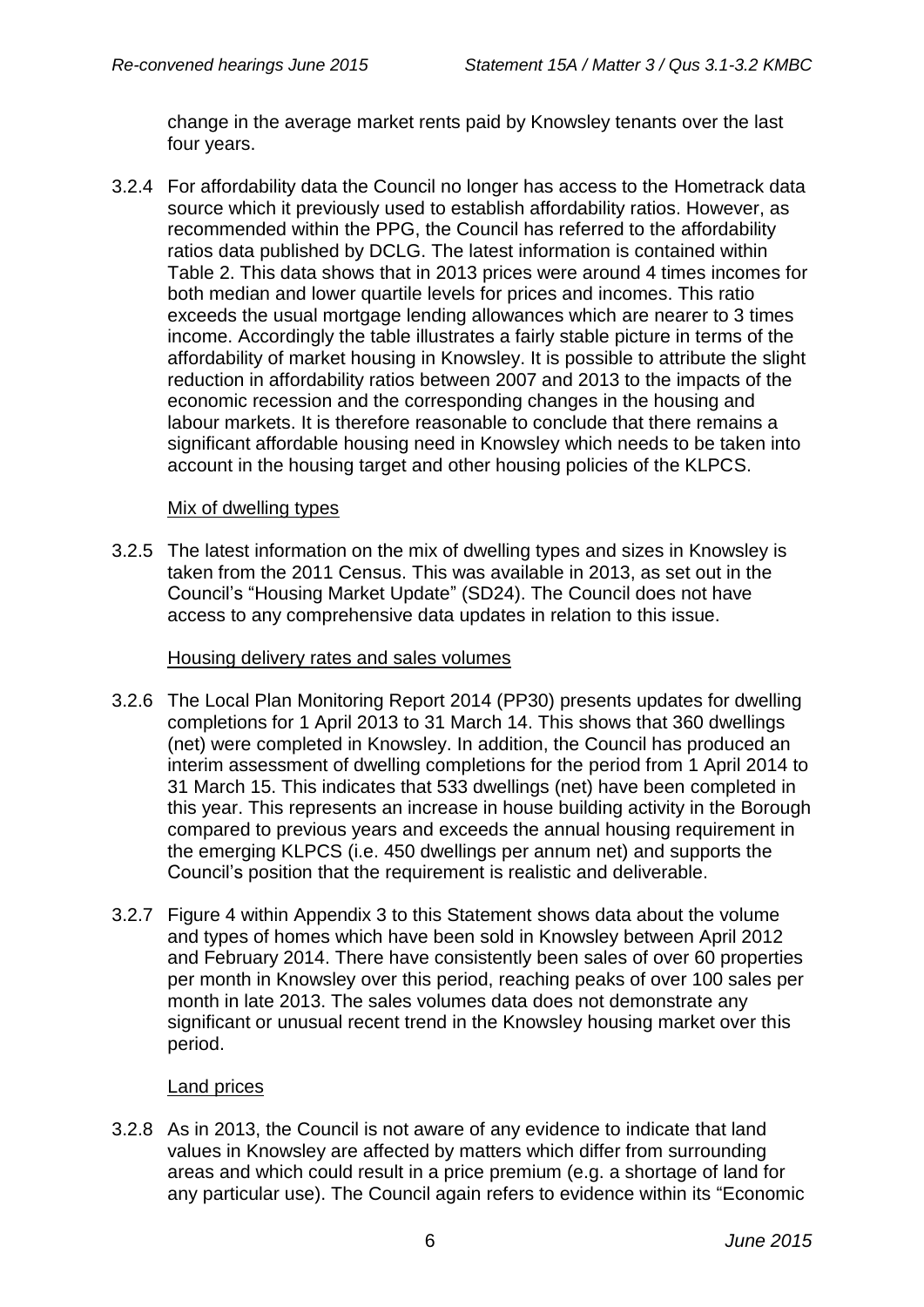Viability Assessment" (EVA) which shows that land values in Knowsley appear to be more substantially constrained by the variables associated with individual sites, with no discernible patterns in recent land transactions for housing land (EB06, Appendix 1).

#### **Overcrowding**

- 3.2.9 The latest information on overcrowding and under occupancy in Knowsley is taken from the 2011 Census. The Council does not have access to any comprehensive data updates in relation to this issue.
- 3.2.10 As set out within the Local Plan Monitoring Report 2014 (PP30), the level of empty homes in Knowsley reduced in during 2013/14. This demonstrated that an increasing number of empty homes had been brought back into use. Whilst this is positive for Knowsley's housing market, the change in empty homes numbers is not considered to be significant in the context of the assessment of overall housing need.

### Conclusions in relation to the Inspector's question 3.2

3.2.11 The above evidence on market signals indicates that there has been no significant change in the Knowsley housing market since the July 2014 hearings. Any slight changes in the housing market, for example through changes to average house prices, do not affect the soundness of the housing policies within the emerging KLPCS. Accordingly in answer to question 3.2 the Council's position is that there are no other changes in the evidence base which materially affect the assessment of housing need.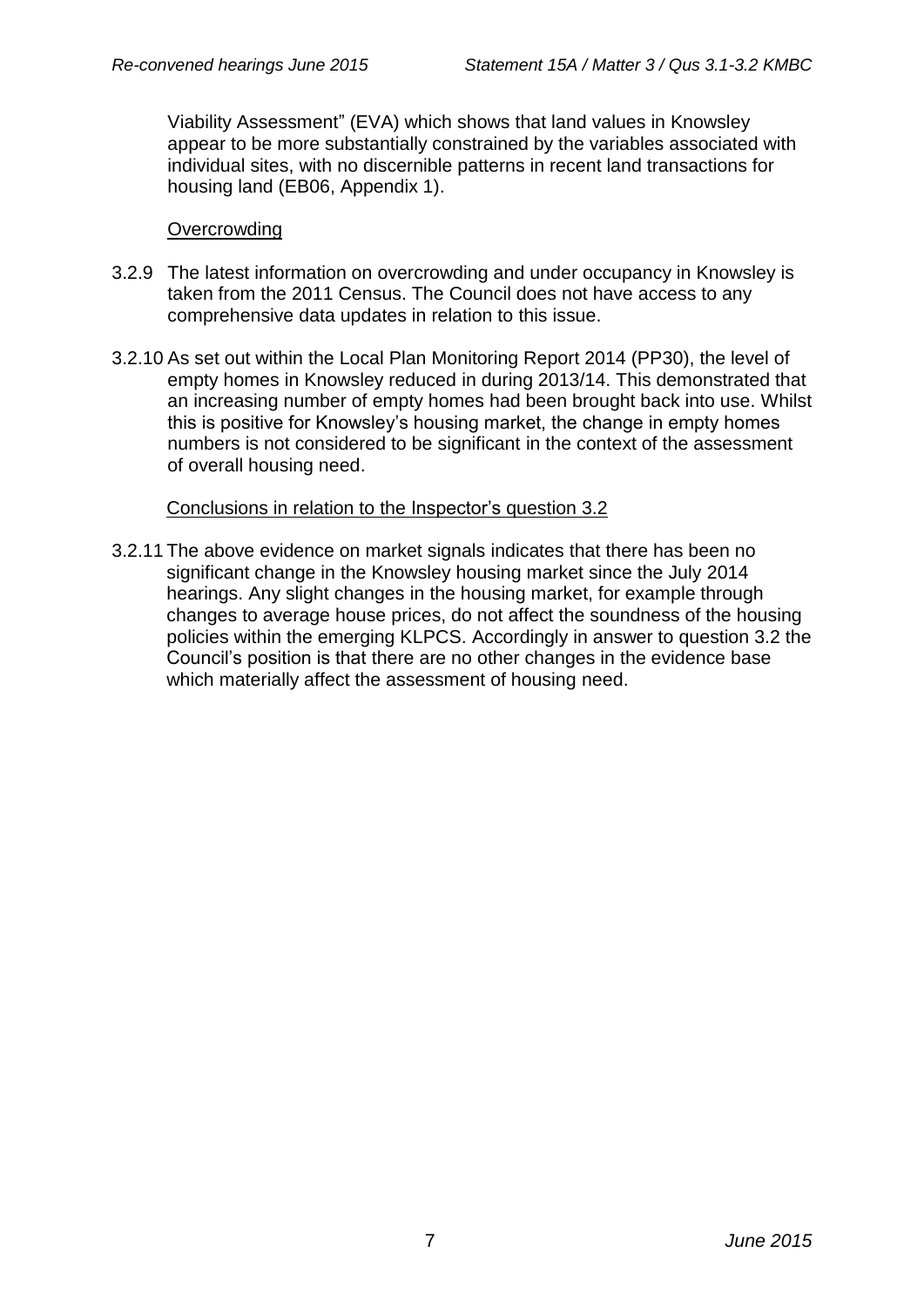### **Appendix 1: Planning Practice Guidance: Factors requiring adjustment of the household projections to establish Objectively Assessed Needs for housing**

| <b>Factors</b>                                                                                  | <b>Summary of the Council's approach</b>                                                                                                                                                                                                                                                                                                                                                                                                                                                                                                                                                                                                                                                                                                                                                                                                                                                                                                                                                                                                             | <b>Previous evidence</b>                                                                                                                                                                                                                                                         |
|-------------------------------------------------------------------------------------------------|------------------------------------------------------------------------------------------------------------------------------------------------------------------------------------------------------------------------------------------------------------------------------------------------------------------------------------------------------------------------------------------------------------------------------------------------------------------------------------------------------------------------------------------------------------------------------------------------------------------------------------------------------------------------------------------------------------------------------------------------------------------------------------------------------------------------------------------------------------------------------------------------------------------------------------------------------------------------------------------------------------------------------------------------------|----------------------------------------------------------------------------------------------------------------------------------------------------------------------------------------------------------------------------------------------------------------------------------|
| Local<br>demography<br>and household<br>formation rates                                         | Like the 2011-based projections, the 2012-<br>based projections reflect a period of<br>significant economic recession in the UK,<br>which has affected demographics and<br>household formation rates in Knowsley.<br>The period included population loss in<br>Knowsley. Like the 2011-based<br>projections, this means that the projections<br>are suppressed. The translation of the<br>2012-based projections into a position on<br>Objectively Assessed Needs, without any<br>adjustment to reflect these factors, would<br>be inappropriate.                                                                                                                                                                                                                                                                                                                                                                                                                                                                                                    | <b>Hearing Statement</b><br>CH <sub>03</sub> A<br><b>Hearing Statement</b><br>$\bullet$<br>CH <sub>12</sub> A<br>Sub-national<br>Population<br><b>Projections Update</b><br>(SD31)                                                                                               |
| Past under-<br>delivery of<br>housing,<br>including land<br>supply                              | The economic recession leading up to<br>2012 affected a range of factors which are<br>relevant to the 2012-based household<br>projections, just as for the 2011-based<br>projections. It brought a significant<br>reduction in the rates of house building in<br>the UK, which affected Knowsley as<br>elsewhere in the country. Knowsley has<br>also experienced housing demolitions<br>leading up to 2012, including a significant<br>demolition programme within North<br>Huyton, for which homes are yet to be<br>replaced. There has also been a<br>documented reduction in availability of<br>suitable and viable brownfield land for<br>housing development over the period up to<br>2012. This means that the 2012-based<br>projections, like the 2012-based<br>projections, are suppressed and has also<br>created a "backlog" of housing need and<br>demand which is yet to be addressed.<br>These factors clearly indicate that a<br>position on Objectively Assessed Needs<br>must be higher than the baseline<br>household projections. | <b>Technical Report:</b><br>$\bullet$<br>Planning for<br><b>Housing Growth</b><br>(TR01)<br><b>Strategic Housing</b><br>$\bullet$<br><b>Market</b><br>Assessment<br>(EB04)<br><b>Housing Position</b><br>٠<br>Statement (SD22)<br><b>Hearing Statement</b><br>CH <sub>03</sub> A |
| Employment<br>factors<br>including the<br>potential<br>change in job<br>numbers,<br>outcomes of | Employment and residential development<br>have been considered together in the<br>preparation of the KLPCS. The Council's<br>evidence base sets out the rationale for<br>employment growth in Knowsley. The<br>2012-based projections are based on a<br>period experiencing similar economic and                                                                                                                                                                                                                                                                                                                                                                                                                                                                                                                                                                                                                                                                                                                                                     | <b>Technical Report:</b><br>$\bullet$<br>Planning for<br><b>Housing Growth</b><br>(TR01)<br><b>Technical Report:</b><br>$\bullet$<br>Planning for<br>Employment                                                                                                                  |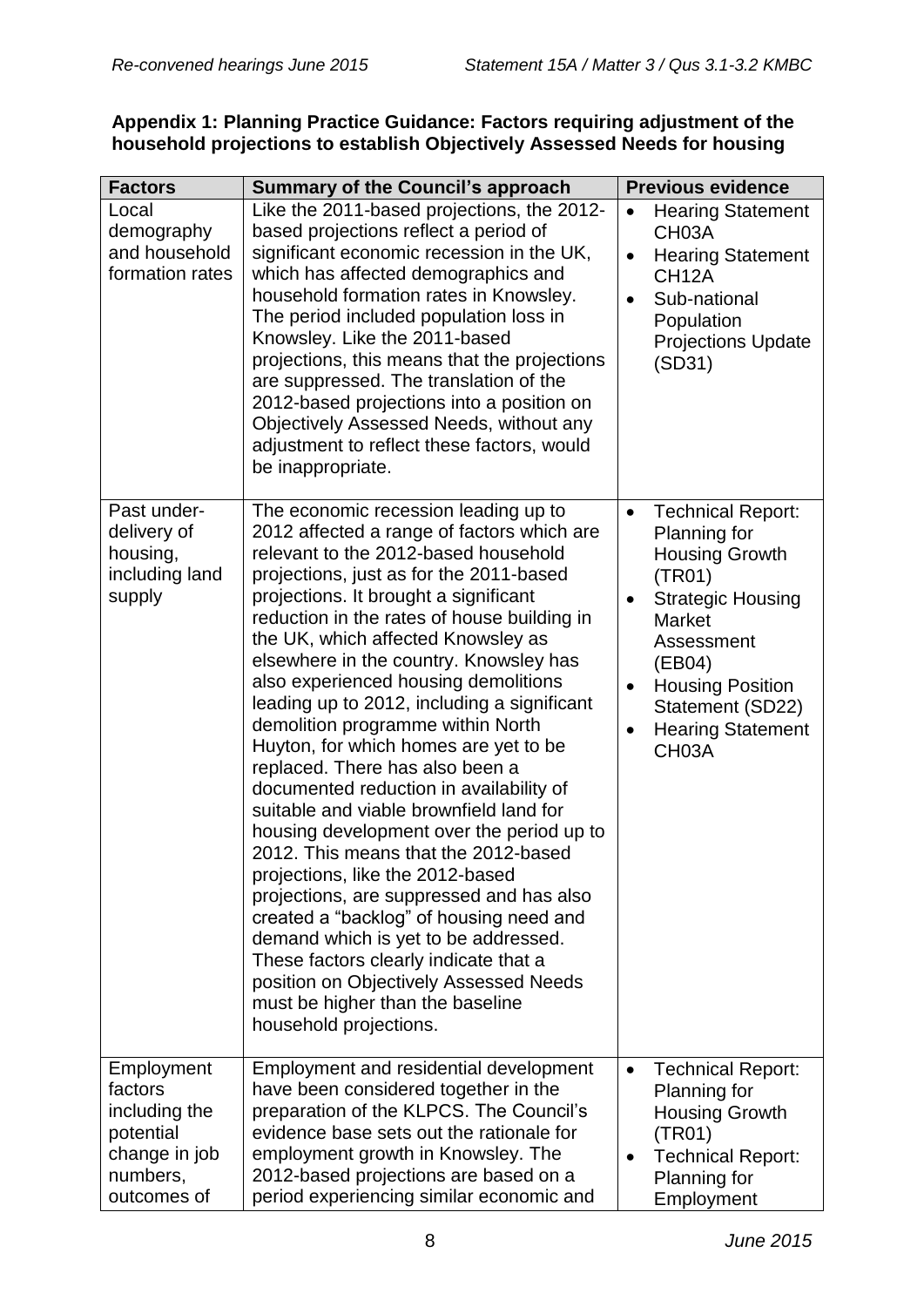| <b>Factors</b>                                                                                                                                                   | <b>Summary of the Council's approach</b>                                                                                                                                                                                                                                                                                                                                                                                                                                                                                                                                                                                                                                                                                                                                                                                                                                                                                                                                                                                                                                                                                                        | <b>Previous evidence</b>                                                                                                                                                                                                                                                                                                                                            |
|------------------------------------------------------------------------------------------------------------------------------------------------------------------|-------------------------------------------------------------------------------------------------------------------------------------------------------------------------------------------------------------------------------------------------------------------------------------------------------------------------------------------------------------------------------------------------------------------------------------------------------------------------------------------------------------------------------------------------------------------------------------------------------------------------------------------------------------------------------------------------------------------------------------------------------------------------------------------------------------------------------------------------------------------------------------------------------------------------------------------------------------------------------------------------------------------------------------------------------------------------------------------------------------------------------------------------|---------------------------------------------------------------------------------------------------------------------------------------------------------------------------------------------------------------------------------------------------------------------------------------------------------------------------------------------------------------------|
| economic<br>forecasting<br>and<br>commuting<br>patterns                                                                                                          | employment issues to the 2011-based<br>projections.                                                                                                                                                                                                                                                                                                                                                                                                                                                                                                                                                                                                                                                                                                                                                                                                                                                                                                                                                                                                                                                                                             | Growth (TR02)<br><b>Hearing Statement</b><br>$\bullet$<br>CH <sub>03</sub> A                                                                                                                                                                                                                                                                                        |
| Housing<br>market factors<br>including<br>house prices<br>and rental<br>values, land<br>prices,<br>affordability,<br>overcrowding<br>and rates of<br>development | Knowsley has established issues within its<br>housing market, including a high proportion<br>of social rented homes, and a<br>predominance of 3-bedroom homes. There<br>are established issues of housing<br>affordability in the Borough, as identified in<br>the Strategic Housing Market Assessment,<br>which must be addressed within the<br>KLPCS (in accordance with NPPF para<br>159). Unless appropriate upward<br>adjustment of the projection is made, this<br>will remain unaddressed. Rates of<br>development leading up to the 2011 and<br>2012 based projections (and within the<br>periods which have been used by CLG to<br>derive these projections) have been<br>hindered by economic conditions, as set<br>out above. All of this indicates a need to<br>rebalance the housing market through the<br>provision of sufficient new homes. There<br>has not been a significant change in these<br>factors meaning that their significance for<br><b>Objectively Assessed Needs for housing</b><br>remains unaltered in the light of the new<br>household projections (NB this matter is<br>discussed further under Matter 3.2). | <b>Technical Report:</b><br>$\bullet$<br>Planning for<br><b>Housing Growth</b><br>(TR01)<br><b>Strategic Housing</b><br>$\bullet$<br><b>Market</b><br>Assessment<br>(EB04)<br><b>Housing Market</b><br>$\bullet$<br><b>Update Report</b><br>(SD24)<br><b>Hearing Statement</b><br>$\bullet$<br>CH <sub>03</sub> A<br><b>Hearing Statement</b><br>CH <sub>12</sub> B |

Source: Planning Practice Guidance, CLG 2014<sup>6</sup>

 6 Paragraph numbers: Paragraph: 015 Reference ID: 2a-015-20140306; Paragraph: 016 Reference ID: 2a-016-20150227; Paragraph: 017 Reference ID: 2a-017-20140306; Paragraph: 018 Reference ID: 2a-018-20140306; Paragraph: 019 Reference ID: 2a-019-20140306; Paragraph: 020 Reference ID: 2a-020-20140306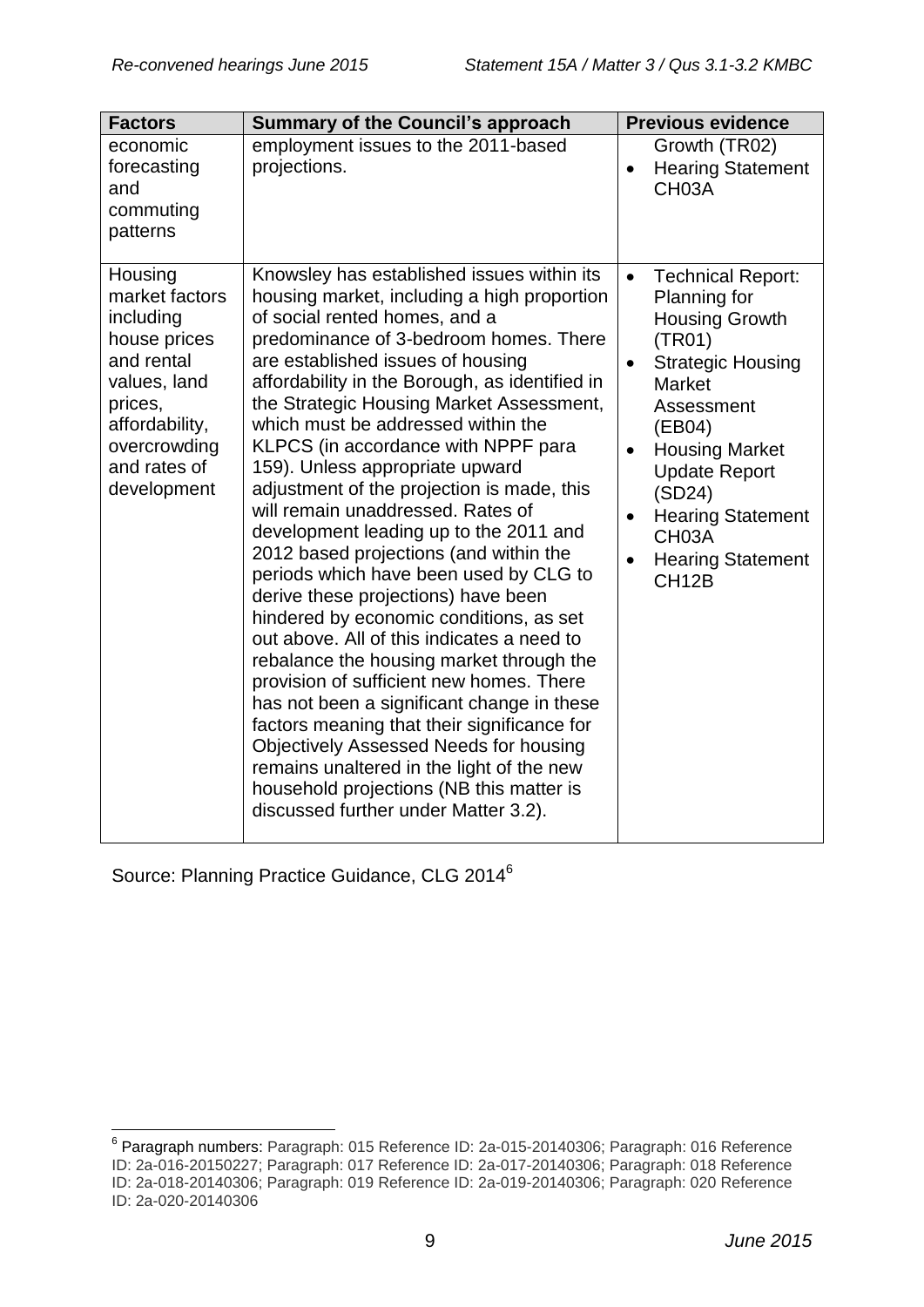# **Appendix 2: Earlier Household Projections**

Table 1: Comparison of Earlier Household Projections

| <b>Projections</b>   | <b>Date Published</b>               | <b>Stage of KLPCS</b><br><b>Preparation</b>       | <b>Time period</b> | <b>Total</b><br>years | <b>Total</b><br>household<br>growth | Average<br>annual<br>household<br>growth |
|----------------------|-------------------------------------|---------------------------------------------------|--------------------|-----------------------|-------------------------------------|------------------------------------------|
| 2004-based (revised) | 28 <sup>th</sup> February 2008      | n/a                                               | 2004-2029          | 25                    | 9,000                               | 360                                      |
| 2006-based           | 11 <sup>th</sup> March 2009         | <b>Issues and Options</b>                         | 2006-2031          | 25                    | 10,000                              | 429                                      |
| 2008-based           | 26 <sup>th</sup> November 2010      | Preferred Options /<br><b>Proposed Submission</b> | 2008-2033          | 25                    | 9,000                               | 360                                      |
| 2011-based (interim) | $\sqrt{9}$ <sup>th</sup> April 2013 | Submission                                        | 2011-2021          | 10                    | 2,121                               | 241                                      |
| 2012-based           | 27 <sup>th</sup> February 2015      | Current                                           | 2012-2037          | 25                    | 5,836                               | 233                                      |

Table 2: Completions vs. Household Projections

|                                                          |                         | 2004/05 | 2005/06 | 2006/07 | 2007/08 | 2008/09 | $\bullet$<br>2009/1 | $\blacktriangledown$<br>2010/1 | 1/12<br>201 | S<br><b>Z/1</b><br>$\overline{\mathbf{S}}$ | 4<br>2013/1 | 2014/15 |
|----------------------------------------------------------|-------------------------|---------|---------|---------|---------|---------|---------------------|--------------------------------|-------------|--------------------------------------------|-------------|---------|
| <b>Annual net housing</b><br>completions                 |                         | 165     | 89      | 462     | 379     | 264     | 101                 | 160                            | 252         | 195                                        | 360         | 533     |
|                                                          | 2004-based<br>(revised) | n/a     | 500     | 500     | 400     | 400     | 400                 | 400                            | 400         | 400                                        | 400         | 400     |
|                                                          | 2006-based              | n/a     | n/a     | n/a     | 400     | 400     | 400                 | 400                            | 400         | 600                                        | 600         | 600     |
| $\frac{d}{d}$<br>ted                                     | 2008-based              | n/a     | n/a     | n/a     | n/a     | n/a     | 200                 | 400                            | 400         | 400                                        | 400         | 400     |
| 옾<br>roject<br>annual<br>$\boldsymbol{\omega}$<br>ğ<br>δ | 2011-based<br>(interim) | n/a     | n/a     | n/a     | n/a     | n/a     | n/a                 | n/a                            | n/a         | 284                                        | 238         | 291     |
| $\overline{9}$<br>៉ិ<br>Ը                                | 2012-based              | n/a     | n/a     | n/a     | n/a     | n/a     | n/a                 | n/a                            | n/a         | n/a                                        | 223         | 338     |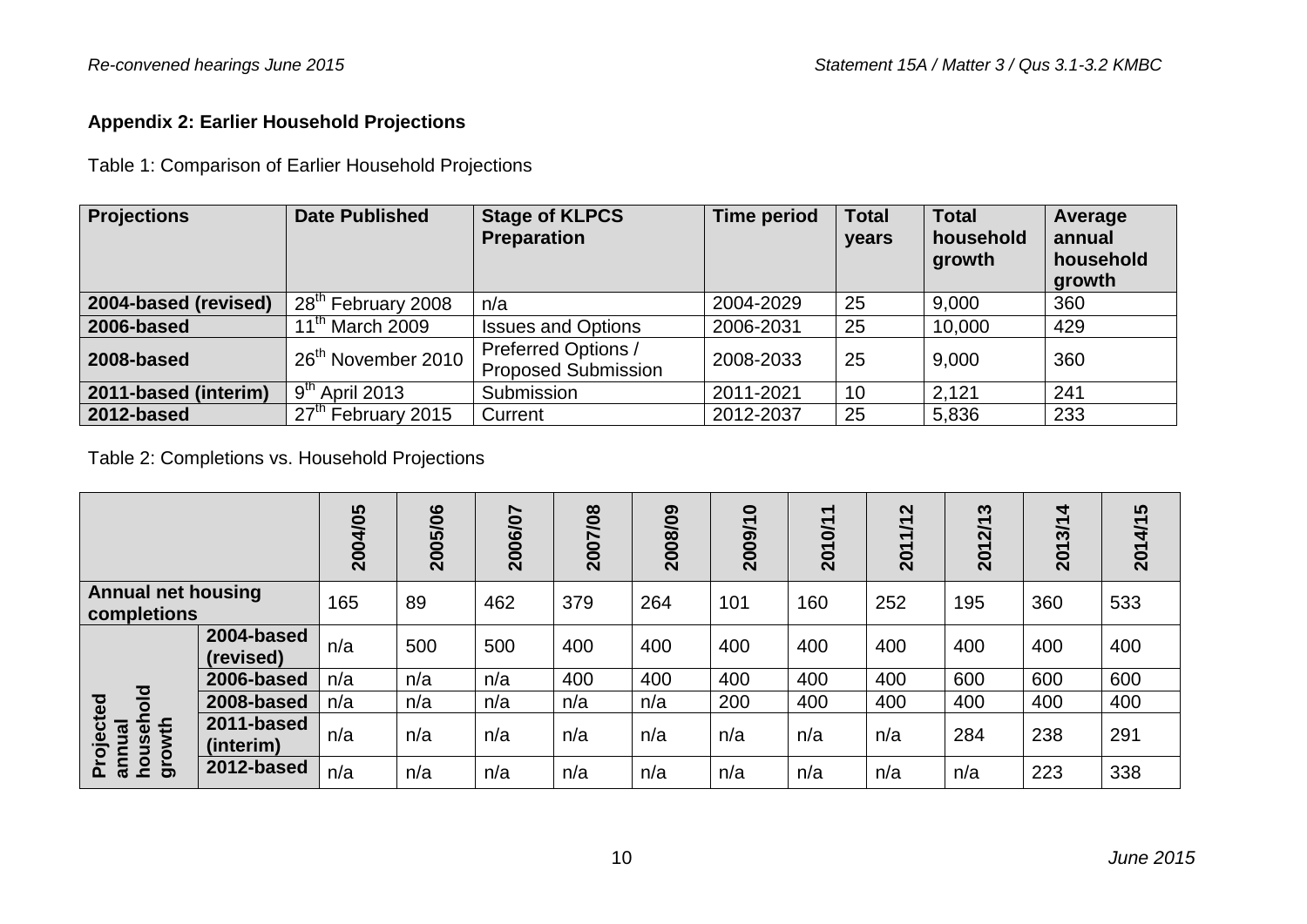



All Sources: 2012-based, 2011-based, 2010-based, 2008-based, 2004-based Sub-National Household Projections (CLG, Various)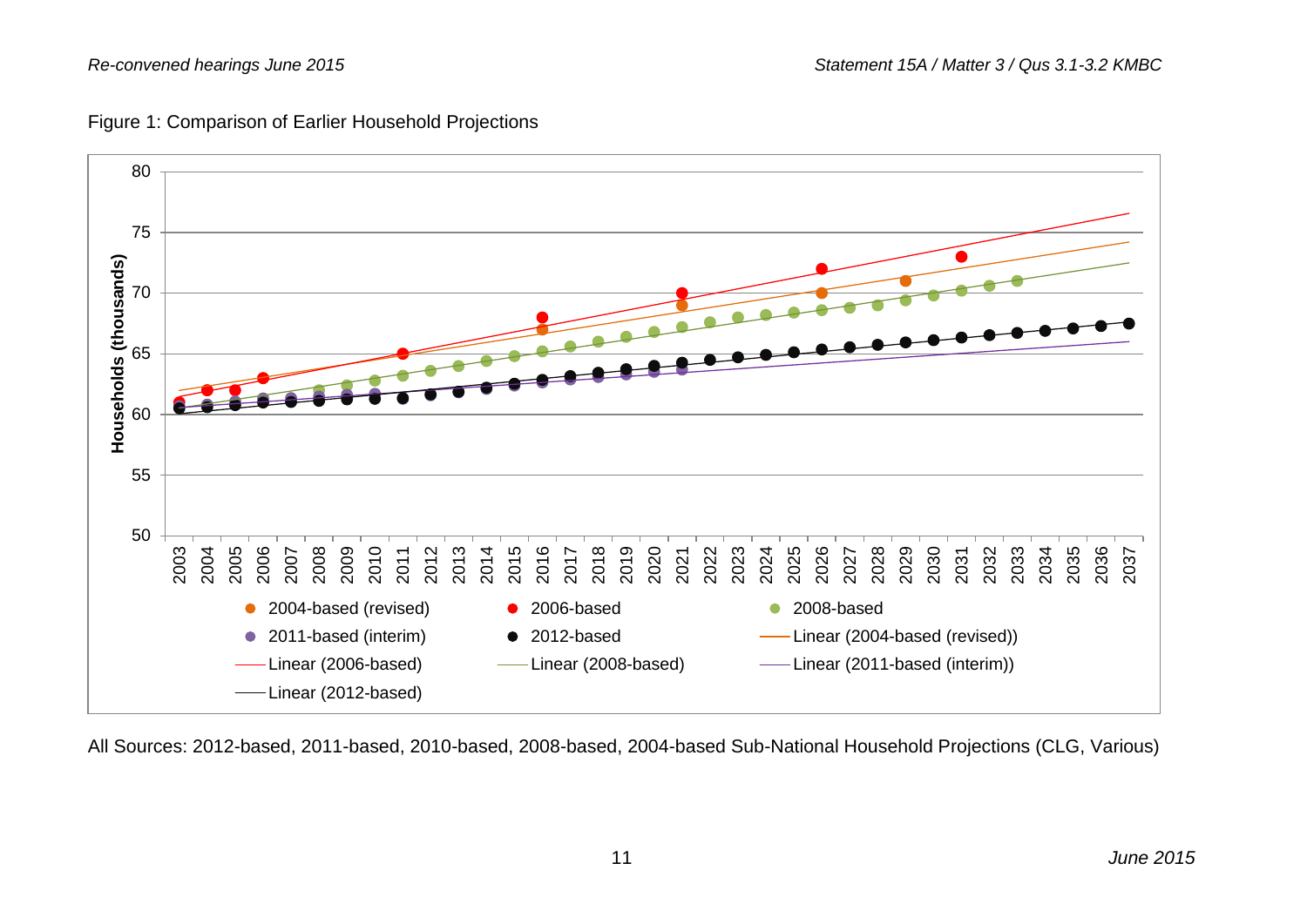# **Appendix 3: Housing Market Signals – Technical Data**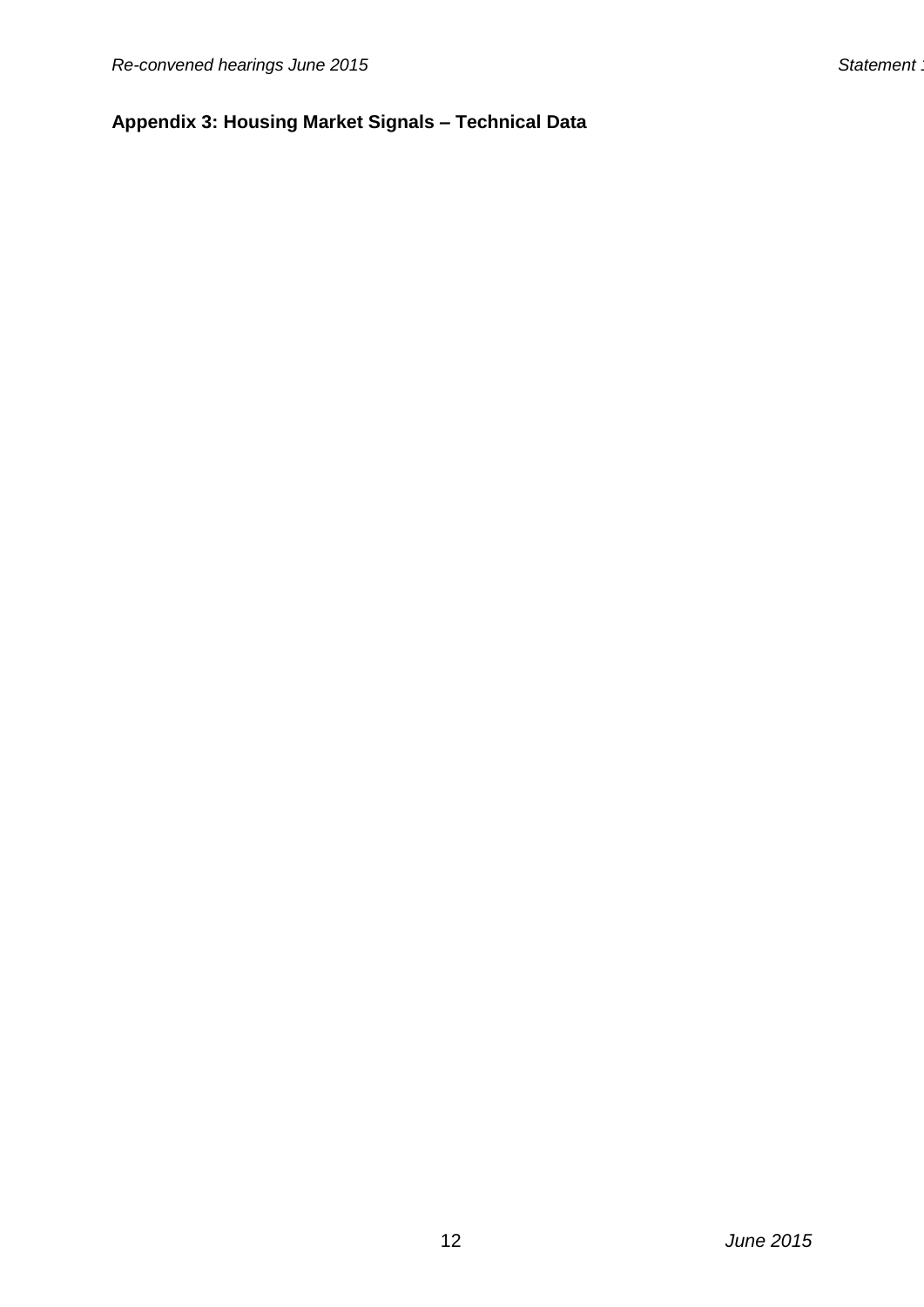



Source: Hometrack Intelligence 2014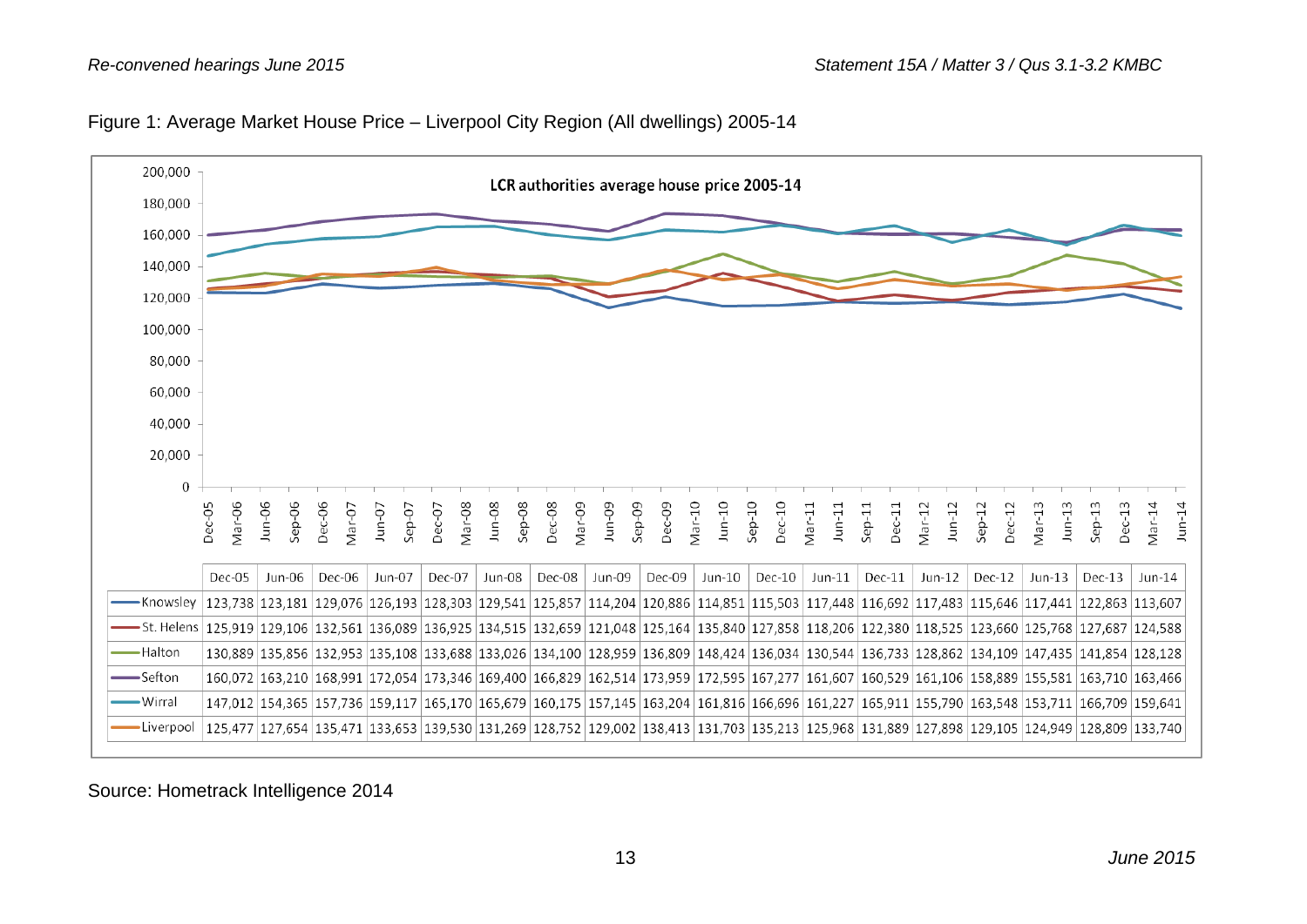



Source: Hometrack Intelligence 2014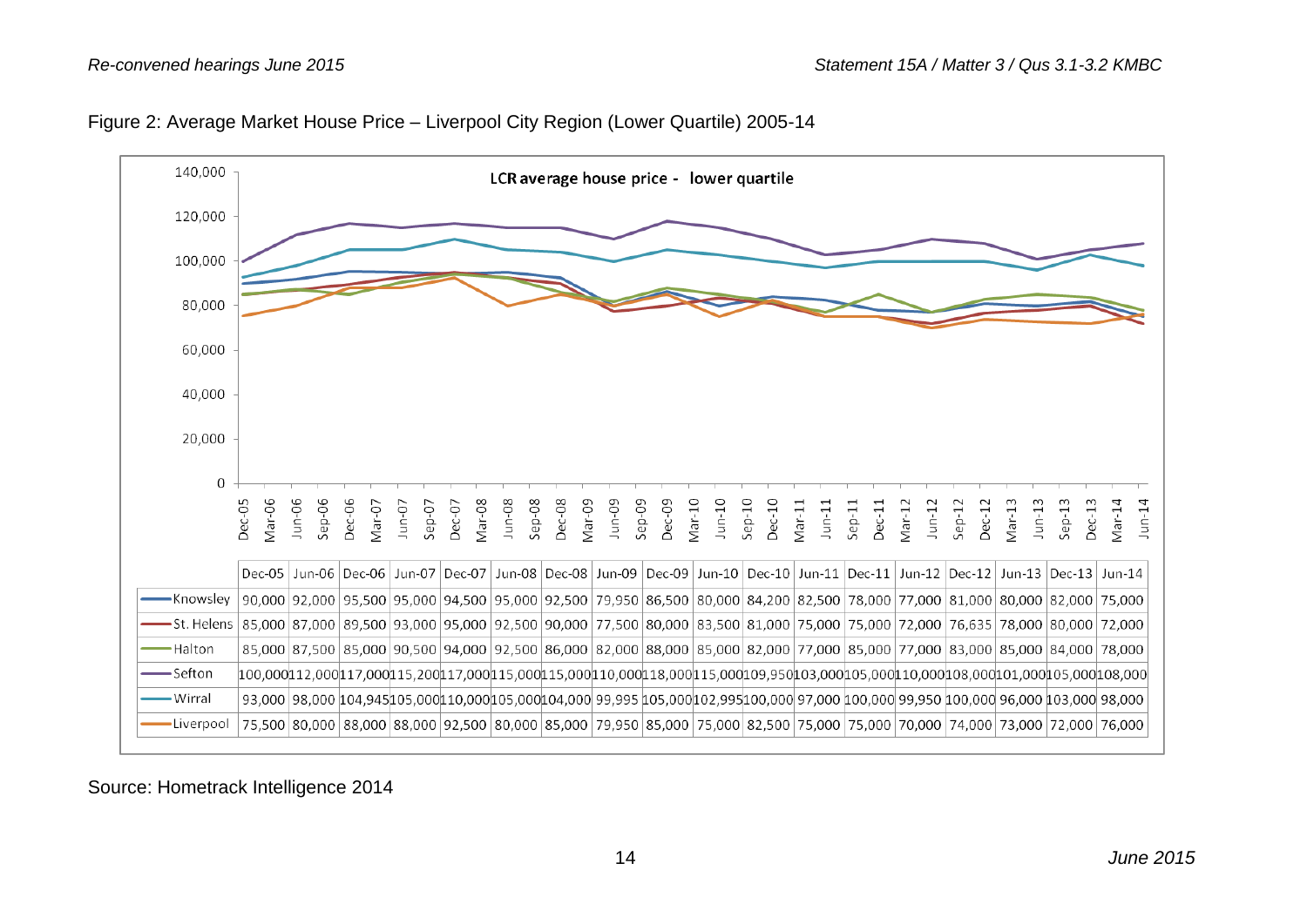| <b>Size</b> | <b>Count of</b><br>rents | <b>Mean</b> | Lower<br>quartile | <b>Median</b> | <b>Upper</b><br>quartile |
|-------------|--------------------------|-------------|-------------------|---------------|--------------------------|
| 1 bed       | 26                       | 401         | 375               | 398           | 433                      |
| 2 bed       | 122                      | 514         | 450               | 500           | 550                      |
| 3 bed       | 126                      | 584         | 525               | 575           | 650                      |
| $4$ bed $+$ | 24                       | 775         | 625               | 750           | 801                      |

Table 1: Rental Values in Knowsley (£ per month), October 2013 to September 2014

Source: Valuation Office Agency Data

Figure 3: Rental Values in Knowsley, October 2010 to September 2014



Source: Valuation Office Agency Data

Table 2: Ratio of house price to earnings, Knowsley, 2004-2013

| Year          | 2004 | 2005 | 2006 | 2007 | 2008 | 2009 | 2010 | 2011 | 2012 | 2013 |
|---------------|------|------|------|------|------|------|------|------|------|------|
| <b>Median</b> | 4.36 | 5.36 | 5.54 | 5.12 | 5.21 | 4.12 | 4.49 | 4.35 | 4.16 | 3.94 |
| Lower         | 4.51 | 5.07 | 5.73 | 5.23 | 5.63 | 4.35 | 4.25 | 4.37 | 4.33 | 4.14 |
| Quartile      |      |      |      |      |      |      |      |      |      |      |

Source: CLG 2014